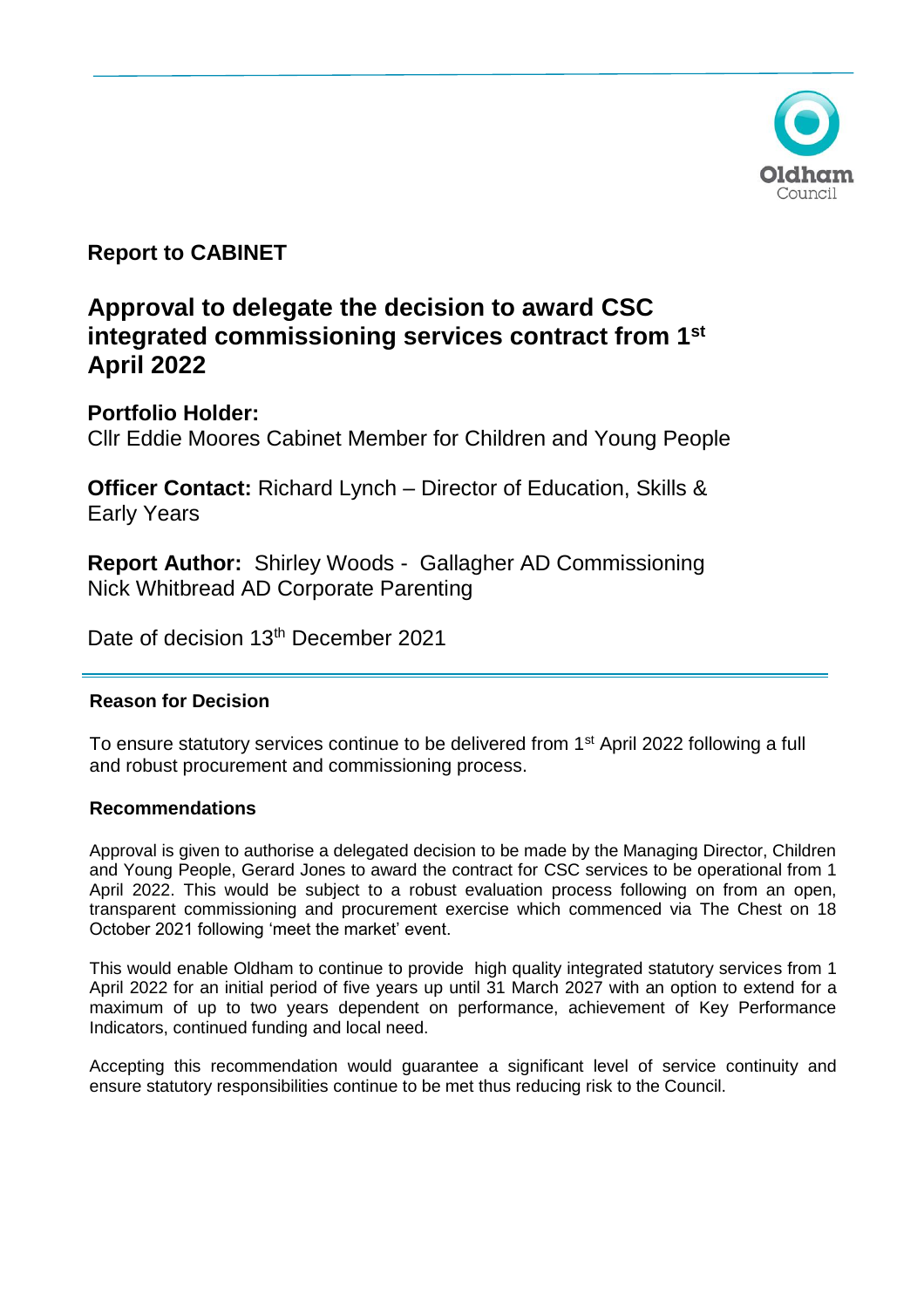#### **Approval to delegate the decision to award CSC integrated commissioning services contract from 1st April 2022**

### 1 **Background**

Oldham Council is seeking to commission a comprehensive, fully integrated children and young people's offer covering a range of CSC services to be awarded as one distinct contract. This will enable children, young people and families/carers to access high-quality information, advice and support across a range of services. It will also enable Oldham Council to continue to fulfil its statutory responsibilities.

A range of SEND and CSC services are currently out to tender via The Chest as part of our integrated commissioning approach. This report is seeking approval from Cabinet to authorise a delegated decision to be made by the Managing Director Children and Young People, Gerard Jones, to award the contract for the delivery of CSC services within scope of this report to be operational from 1 April 2022.

Decision to award will be via a robust evaluation process following on from an open, transparent commissioning and procurement exercise which commenced via The Chest on 18 October 2021. This followed a Meet the Market event held in August 2021 and feedback from young people and parent/carers to further develop service specifications. A Project Board has been in place meeting fortnightly including service area experts, commissioning, legal, procurement and finance colleagues. The Project Board has ensured progress is maintained, provided due diligence and has overseen development of all procurement documents including service specifications. The Project Board will continue to support evaluations of tenders, award recommendations and implementation planning to ensure Oldham continues to provide statutory high-quality services for our most vulnerable children, young people and families/carers.

Contract award will be from 1 April 2022 for an initial period of five years up until 31 March 2027 with an option to extend for up to a maximum of two years based on performance, achievement of key performance indicators, continued funding and local need. The services within scope and the annual funding envelope is as follows:

CSC covering Advocacy/Independent Visitors, Regulation 44 Visits and Mental Health Support for Children Looked after and their support network with a funding envelope of £149,000 per annum.

These services all provide support for some of the most vulnerable and at-risk children, young people and families/carers in Oldham.

An update report will be provided to the Portfolio Holder following award of contract.

#### 2 **Current Position**

2.1 The CSC services in scope are currently published as a live tender on the Chest. This became live on  $18<sup>th</sup>$  October 2021 and will close on  $25<sup>th</sup>$  November 2021. Following this the project board, including children and young people, will form an evaluation and moderation panel. The panel will recommend award of contract to the successful bidder. Procurement corporate rules will be followed in terms of stand-still and subsequent move to award. Services outlined above are currently delivered entirely independently by a variety of providers whose contracts all end on 31 March 2022. There is no provision to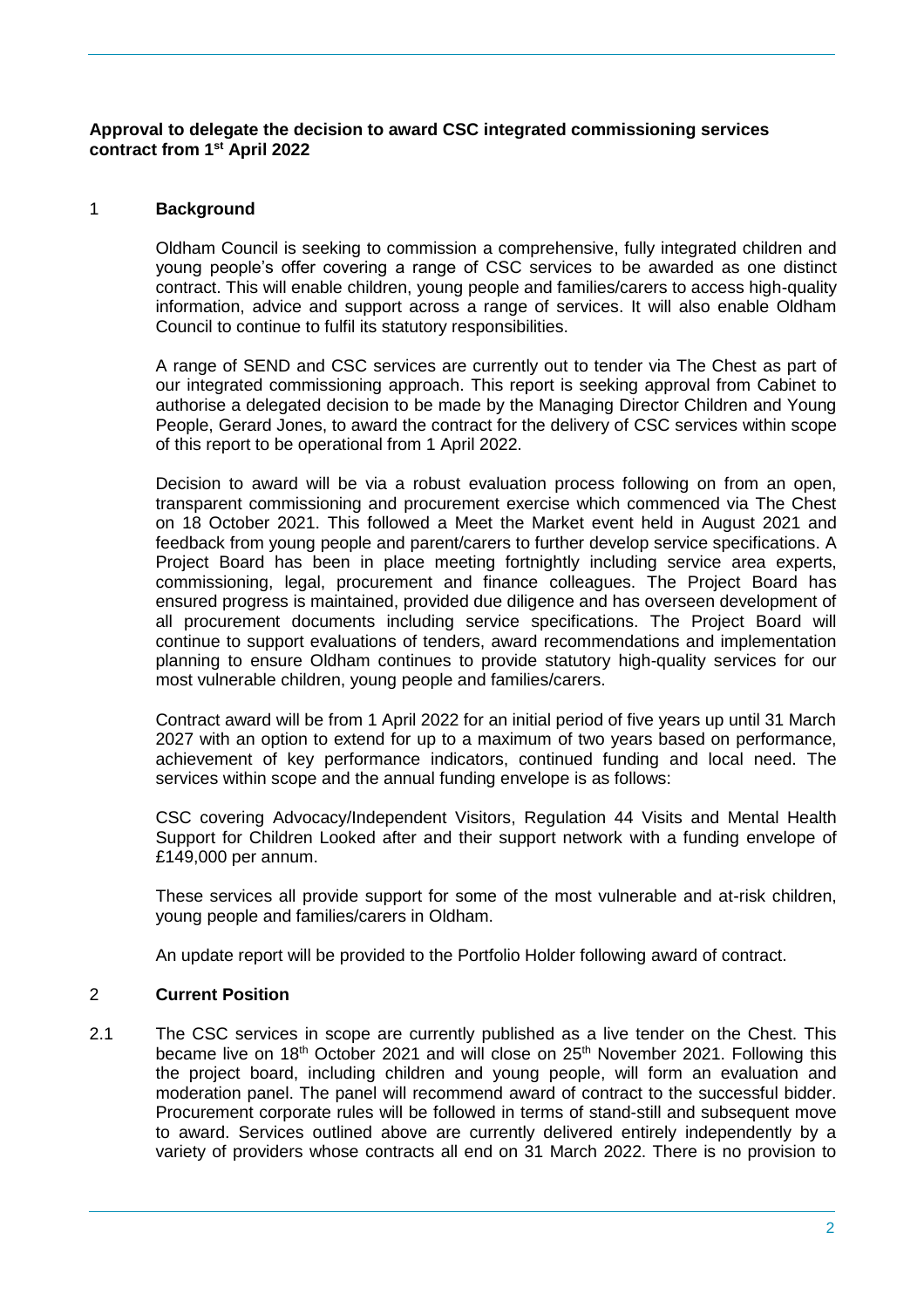further extend these contracts. The integrated approach seeks to bring services together with a more consistent and holistic approach to delivery therefore being better able to flexibly meet the current and emerging needs of our families/carers.

We are seeking one lead provider meaning management and other associated costs are not unnecessarily duplicated ensuring funding is maximised to support direct delivery.

A new service specification within the funding envelope outlined has been developed to enable delivery models to be in place which meet local, regional and national requirements and;

meets the needs of service users

.

- has a flexible approach to meeting identified and emerging needs
- enables children and young people to fulfil their full potential and realise their aspirations
- reflects the lived experience of children, young people and families/carers in regard to their expectations
- considers learning arising from the Covid-19 pandemic in particular new models of delivery

In order to ensure enhanced integrated service delivery models are in place from 1 April 2022 a competitive commissioning and procurement exercise has been undertaken with a range of partners to co-produce a service specification. This has involved young people and parent/carers.

A Project Board has been formed to scrutinise and oversee the procurement exercise and support delivery of the work required to complete the procurement process. The Project Board is chaired by the AD Commissioning and Partnerships and consists of representation from the following partners; service area experts, commissioning, CCG, legal services, procurement and finance.

Prior to the commencement of the procurement exercise, existing service specifications were reviewed with service leads in line with changing priorities, legislation and local need, to ensure they reflected local, regional and national requirements.

Young people told us that they felt the range of services was appropriate but that they wanted easier access to services at times which suited them and their families/carers and through a stronger digital offer. Families and carers told us they wanted more choice and flexibility. This has been reflected in the revised service specifications.

Virtual Meet the Market engagement events were held during August 2022, both were attended by a range of organisations including the current providers of these services. Feedback from the event was positive and was also considered as part of the review of the services specifications.

An open tender exercise commenced on 18 October 2022 for both lots via The Chest.

Tender submissions will be evaluated by a panel consisting of the AD for Commissioning & Partnerships, Senior Commissioning and Partnerships Manager, Commissioning and Partnerships Manager, service area experts from CSC, young people trained as commissioners and parent/carers supported by Procurement.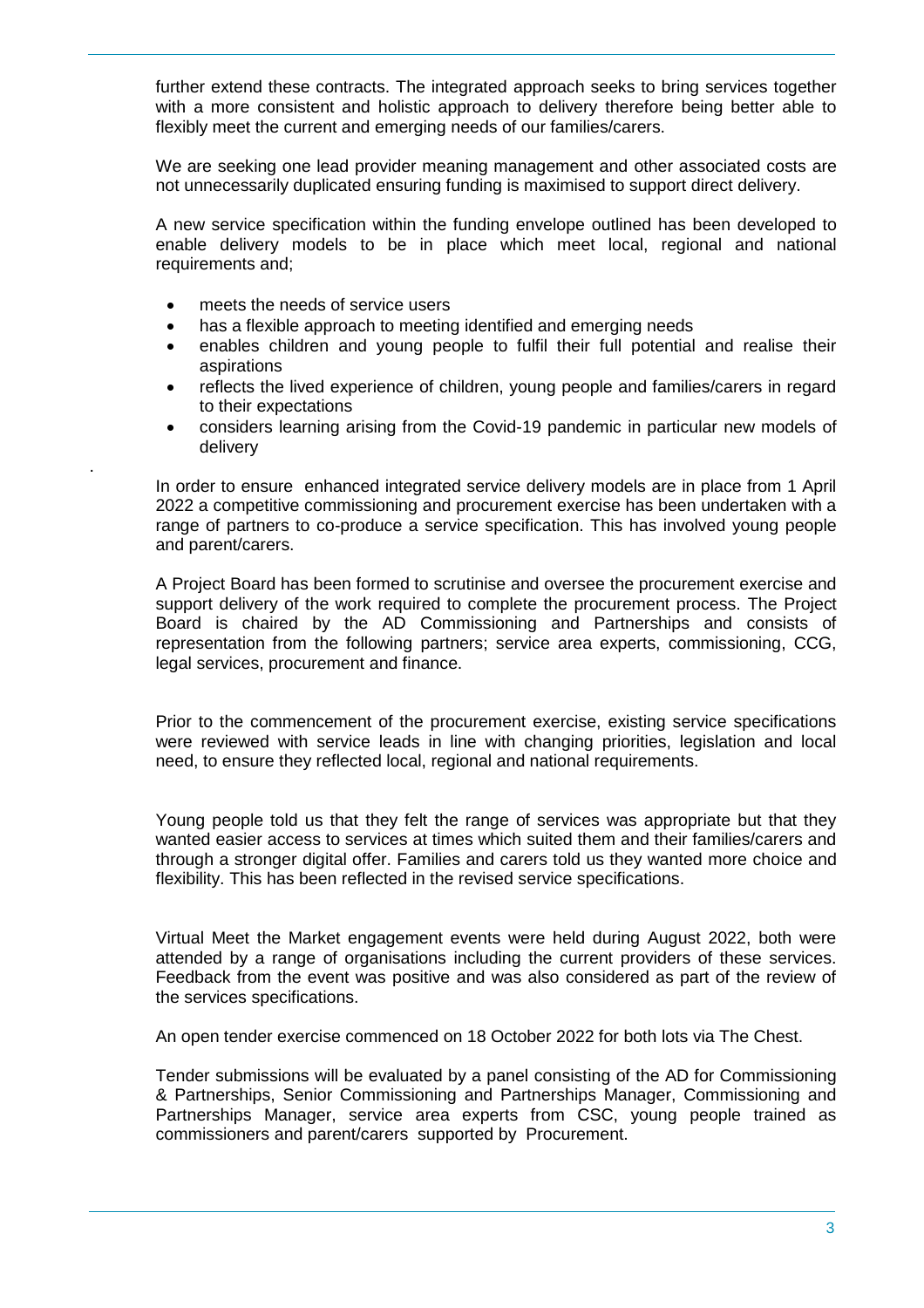#### 3 **Options**

## **Option 1**

Approval is given to authorise a delegated decision to be made by the Managing Director, Children and Young People, Gerard Jones to award the contract to be operational from 1 April 2022. This would be subject to a robust evaluation process following on from an open, transparent commissioning and procurement exercise which commenced via The Chest on 18 October 2021 following 'meet the market' events.

This would enable Oldham to continue to provide high quality integrated statutory services from 1 April 2022 for an initial period of five years up until 31 March 2027 with an option to extend a maximum of up to two years dependent on performance, achievement of Key Performance Indicators, continued funding and local need.

Accepting this recommendation would guarantee a significant level of service continuity and ensure statutory responsibilities continue to be met thus reducing risk to the Council.

# **Option 2**

The decision to award sits with Cabinet. Given timescales this would mean we will not be in a position to award and operationalise the implementation plan by 1 April 2022. There would be the risk of a gap in services for vulnerable young people within the District. There would also be a reputational risk to the Council

## 4 **Preferred Option**

#### **Option 1**

Approval is given to authorise a delegated decision to be made by the Managing Director, Children and Young People, Gerard Jones to award the contract to be operational from 1 April 2022. This would be subject to a robust evaluation process following on from an open, transparent commissioning and procurement exercise which commenced via The Chest on 18 October 2021 following 'meet the market' events.

This would enable Oldham to continue to provide high quality integrated statutory services from 1 April 2022 for an initial period of five years up until 31 March 2027 with an option to extend a maximum of up to two years dependent on performance, achievement of Key Performance Indicators, continued funding and local need.

Accepting this recommendation would guarantee a significant level of service continuity and ensure statutory responsibilities continue to be met thus reducing risk to the Council.

### 5 **Consultation**

Consultation with children, young people and families and carers has been carried out prior to the publication of the tender to inform commissioning intentions. Young people will be involved in full commissioning and implementation process as part of the evaluation and award panel.

#### 6 **Financial Implications**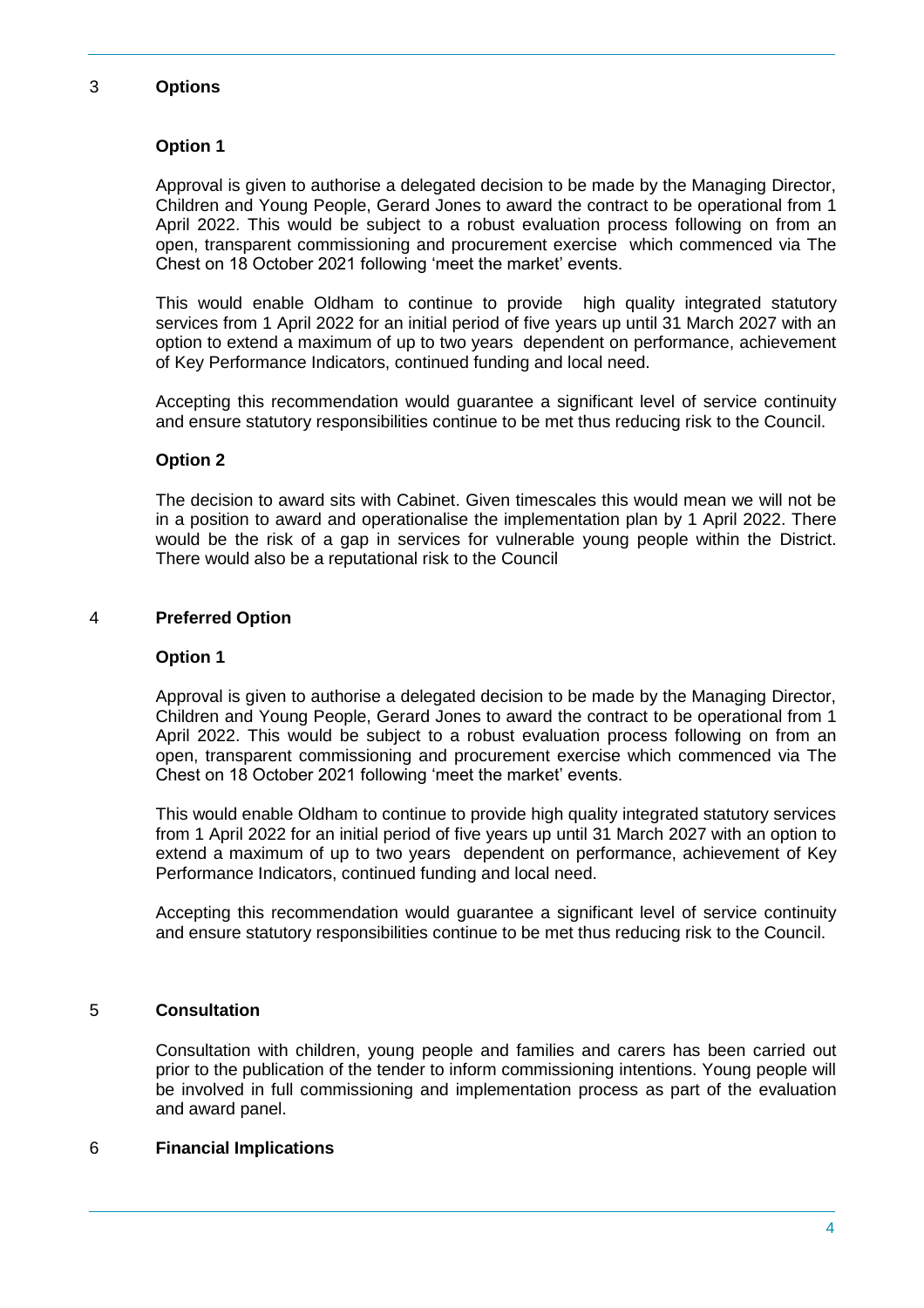Comments are contained in the report in the restricted part of the agenda

# 7 **Legal Services Comments**

Comments are contained in the report in the restricted part of the agenda

# 8. **Co-operative Agenda**

The recommended option aligns with the Council's co-operative agenda.

The activities included within the range of services are aimed at ensuring young people achieve and succeed, becoming productive Oldham citizens. They encourage young people to do more for themselves and promote independence for young people so that they can begin to take responsibility for their own future and 'do their bit' for themselves and their communities

## 9 **Human Resources Comments**

Comments are contained in the report in the restricted part of the agenda

## 10 **Risk Assessments**

N/A

## 11 **IT Implications**

N/A

#### 12 **Property Implications**

Non for the Council. The provider will have their own property arrangements from which to deliver services.

#### 13 **Procurement Implications**

Comments are contained in the report in the restricted part of the agenda

#### 14 **Environmental and Health & Safety Implications**

There are no implications for these services. The successful provider will be expected to adhere to all Oldham's Terms and Conditions as outlined within the standard contract.

#### 15 **Equality, community cohesion and crime implications**

None

# 16 **Implications for Children and Young People**

Statutory services for children and young people will continue under a revised specification from 1<sup>st</sup> April 2022. Children and young people will be involved in the evaluation, award and implementation of the contract.